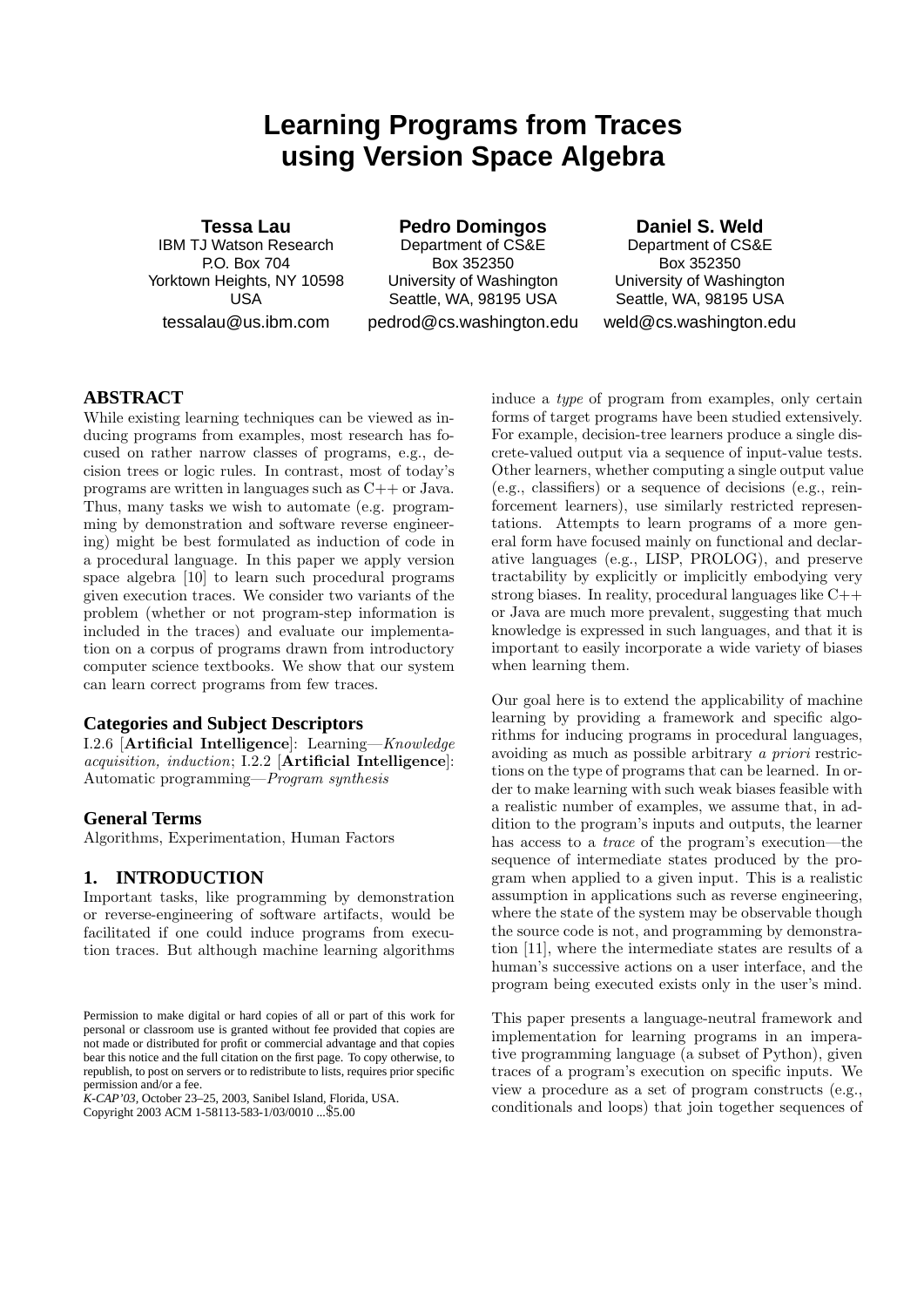primitive program statements. Our approach is based on Lau et al's version space algebra [10], which in turn extends Mitchell's version space framework [13]. Version space algebra allows an efficient exhaustive search of the space of programs consistent with the training traces.<sup>1</sup> It also enables explicit tailoring of the learning bias to include only the specific programming language statements defined by a grammar. As a result, our system learns correct programs from a remarkably short 5.1 traces on average.

This paper is organized as follows. Section 2 reviews prior work on version space algebra. Section 3 defines the problem of learning programs from traces. Section 4 presents and evaluates our approach for learning when program-step information is available, and Section 5 explains how learning is possible when execution traces are absent this information. Finally, we discuss related work and conclude.

#### **2. VERSION SPACE ALGEBRA**

In this section we review version space algebra [10]. A  $hypothesis$  is a function h that takes as input an element of its domain  $I_h$  and produces as output an element of its range  $O_h$ . A *hypothesis space* is a set of functions with the same domain and range. The bias determines which subset of the universe of possible functions is part of the hypothesis space; a stronger bias corresponds to a smaller hypothesis space. We say that a hypothesis h is consistent with a training example  $(i, o)$ , for  $i \in I_h$ and  $o \in O_h$ , if and only if  $h(i) = o$ . A version space,  $VS_{H,D}$ , consists of only those hypotheses in hypothesis space  $H$  that are consistent with the sequence  $D$  of examples. When a new example is observed, the version space must be updated to ensure that it remains consistent with the new example. A version space may be executed on an input  $i$  to produce a set of outputs  $\{o_1, o_2, ..., o_N\}$  such that each  $o_i = h_i(i)$  for some  $h_i$  in the version space. In our framework, a preference bias may be set by the application designer by defining a probability distribution over the hypotheses in the hypothesis space, from which we can compute the probability of each hypothesis in the version space. In many cases, version spaces may be represented efficiently by constraints on the set of consistent hypotheses, such as the boundaries of the set relative to a partial order (one that is convex and definite [8], but not necessarily the generality ordering [10]).

For example, we define a ConstInt version space containing functions of the form  $f(x) = C$  for every integervalued C. Given a training example (input: 0, output: 5), the version space is updated to contain only the function  $f(x) = 5$ . Further training examples will either be consistent with the version space's single hypothesis, or cause the version space to collapse to contain no hypotheses. This simple version space becomes more powerful when used as a building block in the version space algebra.

Version space algebra is a method for composing together version spaces to build a complex version space out of simpler parts. Version space algebra operators include

- Union: combine two or more version spaces to form one space containing the union of the functions in the member spaces,
- **Join:** combine two or more version spaces to form one space containing the cross product of the functions in the member spaces, subject to a consistency predicate, and
- Transform: convert one version space into another by mapping its functions to a different domain and range.

The transform operator is key to the modularity of the version space algebra. A simple version space such as  $ConstInt$  may be transformed into a number of different domain-specific version spaces by the suitable definition of a pair of transformation operators that convert the inputs and outputs for one version space into inputs and outputs for the other. For example, we represent a version space containing constant assignment statements (e.g.,  $y = 4$ ) as a transform of a *ConstInt* space, mapping each function  $f(x) = C$  into an assignment statement  $y = C$ .

## **3. PROBLEM STATEMENT**

We define the problem of learning programs from traces as follows. Let a state be the environment visible to our system during the execution of a program. We formalize a program as a procedure that, given an initial state  $S_0$ , produces a *trace*—a sequence of states  $S_0, S_1, ..., S_n$  resulting from the execution of the procedure on  $S_0$ , such that the execution of a single program statement in state  $S_i$  produces state  $S_{i+1}$ <sup>2</sup>. The program's inputs and outputs are encoded in the trace. We say that a program is consistent with an example trace  $T = \langle S_0, S_1, S_2, ..., S_n \rangle$  iff the program, when executed from state  $S_0$  and given the inputs included in T, produces trace T.

Let the bias be the language denoting the set of allowable programs. We state the learning problem as follows:

Given a language and one or more traces of a target program, output a program in the

<sup>1</sup>Although our approach is currently incompatible with noisy data, we plan to lift this limitation in future work, as Norton and Hirsh [16] have for concept learning.

<sup>2</sup>Nonterminating programs are an area for future work.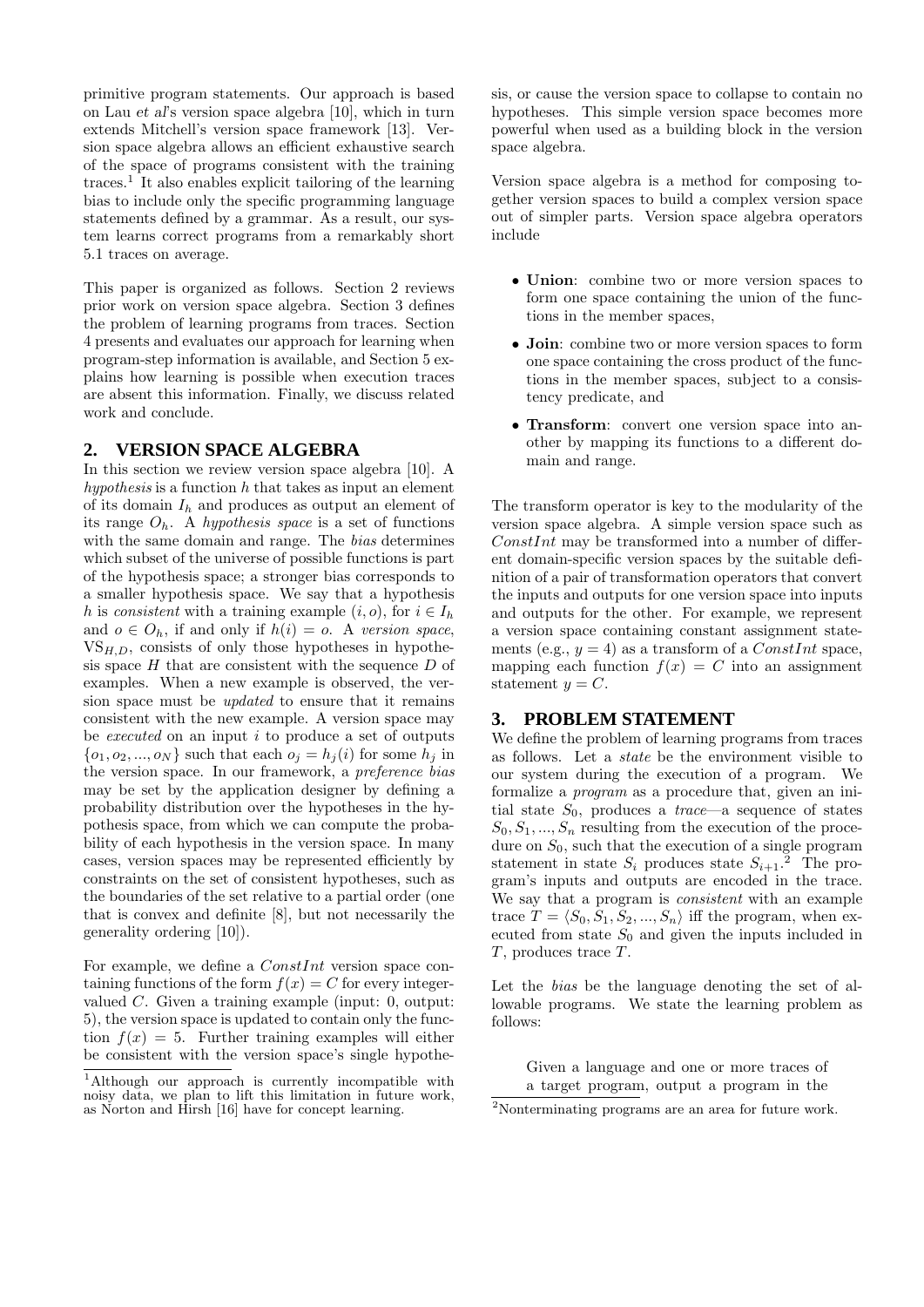language that is consistent with all of the examples and generalizes correctly to future examples.

The contents of the program state affect the difficulty of the learning problem. We identify four configurations:

- Incomplete The state contains a subset of the variables available to the program; some relevant variables are hidden.
- State variables The state includes the complete set of variables available to the program.
- Program step identifier The state includes the complete set of variables available to the program, and unique identification of the program step executed between each pair of consecutive states.
- Fully visible The state includes the complete set of variables available to the program, unique identification of the program step, and a set of change predicates indicating whether each variable changes between each pair of consecutive states.

When the state is fully visible, the problem of learning programs is simply a matter of inferring the conditionals present in the program and the variabilized program statements that cause the observed changes in the state. The change predicates enable the learner to identify the portion of the state that has changed in this program step; without them, certain program statements (such as assigning to a variable the value it previously held) are more difficult to learn. If the program step identifier is not available, the program structure (i.e., loops and conditionals) must be inferred from the trace as well. Finally, if part of the state is hidden, the learner must consider a much larger space of hypotheses since the correct program may reference variables not visible in the state. The next section shows how to learn programs with loops and conditionals, given knowledge of the program step identifier. In section 5, we relax the programstep-identifier assumption and demonstrate learning a certain class of programs with only state variable information: loops with a fixed but unknown number of statements in the loop body. Learning with an incomplete state remains an item for future work.

#### **4. LEARNING PROGRAMS FROM TRACES**

A simple example illustrates the problem of learning programs from traces given knowledge of the program step identifier. Figure  $1(a)$  shows an execution trace for a program that computes the greatest common divisor of two values. Figure 1(b) shows one program that is capable of producing this trace. Our SMARTpython system learns such a program given fourteen traces like the one shown in Figure 1(a).

| Prog           |    | Var values     |                | Label                                            |                          |
|----------------|----|----------------|----------------|--------------------------------------------------|--------------------------|
| step           | i  |                | k              |                                                  |                          |
| 1              | 18 | 12             | 0              | $S_0$                                            |                          |
| $\sqrt{2}$     | 18 | 12             | 0              | $\mathcal{S}_1$                                  | 1: while $j > 0$ :       |
| 3              | 18 | 12             | 6              |                                                  | 2:<br>$k = i \mod j$     |
| $\overline{4}$ | 12 | 12             | 6              | $\begin{array}{c} S_2 \\ S_3 \\ S_4 \end{array}$ | 3:                       |
| $\mathbf{1}$   | 12 | 6              | 6              |                                                  | $i = j$<br>4:<br>$i = k$ |
| $\sqrt{2}$     | 12 | 6              | 6              | $\mathcal{S}_5$                                  |                          |
| 3              | 12 | 6              | $\overline{0}$ |                                                  |                          |
| $\overline{4}$ | 6  | 6              | $\overline{0}$ | $S_6$<br>$S_7$<br>$S_8$<br>$S_9$                 |                          |
| $\mathbf 1$    | 6  | $\overline{0}$ | $\theta$       |                                                  |                          |
| $\bf 5$        | 6  | 0              | 0              |                                                  |                          |
|                |    | $\mathbf{a}$   |                | b                                                |                          |

Figure 1: (a) Sample execution trace for a program that computes the greatest common divisor of two values. (b) A program consistent with the trace.

Table 1: Grammar describing the class of programs learnable by our system. Italicized non-terminals are defined by domain-dependent grammars.

 $\langle$ Program $\rangle ::= \langle$ Statement $\rangle$  [ ;  $\langle$ Program $\rangle$  ]  $\langle$ Statement $\rangle ::= \langle \text{PrimitiveStatement} \rangle$  $\langle {\rm Statement} \rangle$  ::= IF  $\langle {Condition} \rangle$  THEN  $\langle {\rm Program} \rangle$  $ELSE \langle Program \rangle$  $\langle$ Statement $\rangle ::=$  WHILE  $\langle Condition \rangle$  DO  $\langle Program \rangle$ 

### **4.1 Learning program structure**

The grammar shown in Table 1 defines the language recognized by the learner, including control flow constructs such as loops and conditionals. The grammar is parameterized by two language-specific components: primitive program statements and Boolean conditional expressions. The grammar with instantiated components defines the set of programs in the hypothesis space of the program learner.

Control flow statements may be either a conditional IF statement that tests a condition and branches to one or another subprogram, or a WHILE loop that executes a subprogram as long as a condition holds. Assuming the program step identifier is available, the problem of learning programs reduces to learning each program statement individually based on the state before and after that statement's execution. For example, in Figure 1, states  $S_1/S_2$  and  $S_5/S_6$  are examples of states before and after program step 2 is executed.

Figure 2 shows the version space used to learn programs expressed in the grammar in Table 1. A program is a join of version spaces representing invididual program statements. The number of version spaces in the join is lazily determined after the first training example has been observed, allowing our system to learn programs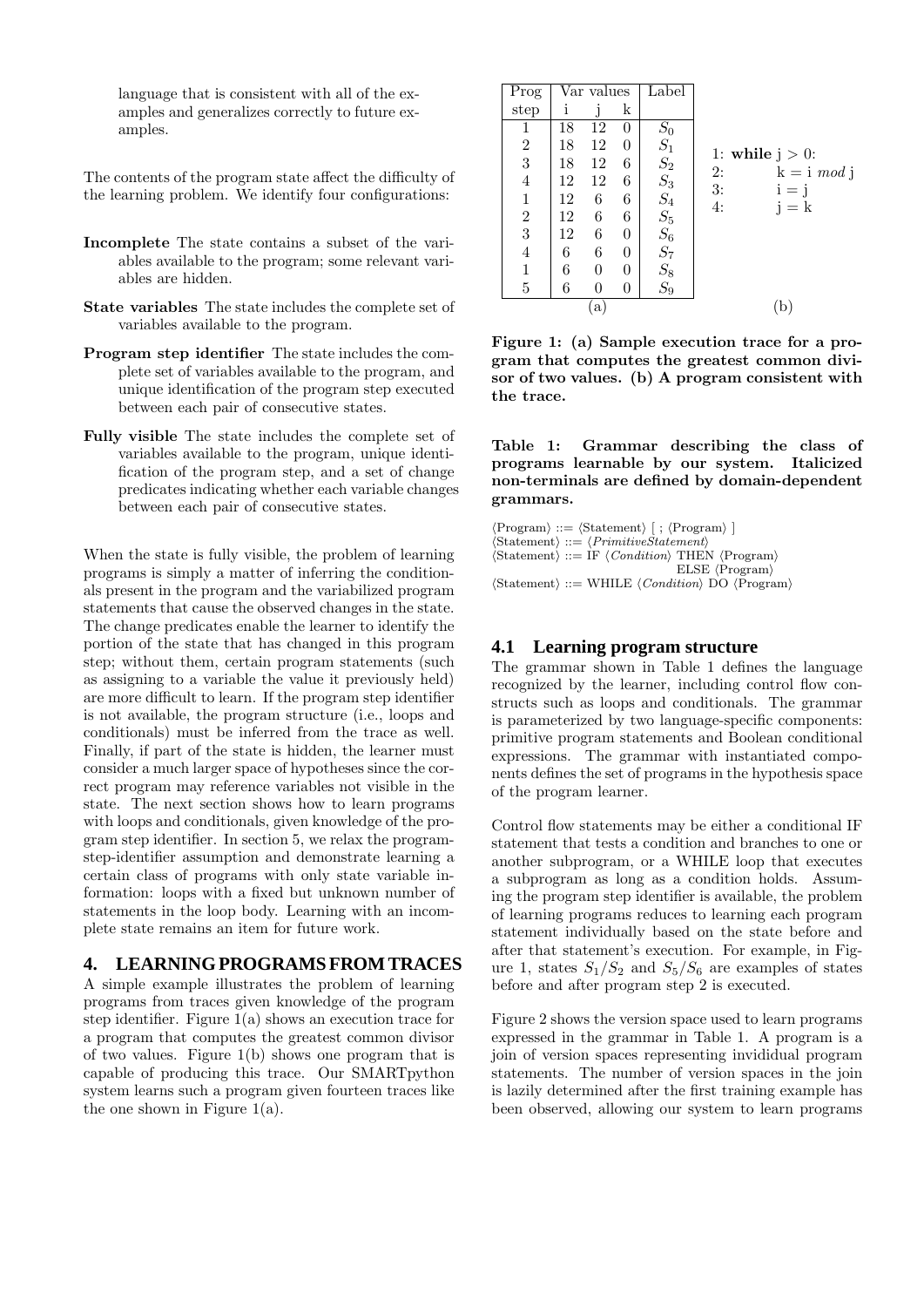

Figure 2: Version space hierarchy that defines the program structures corresponding to the grammar shown in Table 1. ∪ indicates a union and  $\bowtie$  indicates a join.

of any length. The Primitive space joins the space of primitive statements provided by the application designer with a NextStep space that contains the index of the next program step. The IF and WHILE spaces join a condition space (provided by the application designer) with two spaces indicating the next program step when the condition is true or false (the next program step version spaces are transformed ConstInt spaces).

This version space is parameterized by the languagespecific version spaces required to recognize statements and conditionals for a particular programming language. The next section describes our SMARTpython implementation for a simple imperative language.

#### **4.2 Learning statements and conditionals**

A program statement is a function that maps from one program state to another. A program statement is consistent with a pair of states  $\langle S_i, S_j \rangle$  iff when executed in state  $S_i$  the statement produces state  $S_i$ . For example, an assignment statement executed in one state produces another state in which a new value has been assigned to the variable. A conditional statement produces a state in which the variable values are unchanged, but the program step has been updated, indicating which branch to follow.

For example, consider states  $S_1$  and  $S_2$  in Figure 1(a). In state  $S_1$ , variable k has value 0, while in state  $S_2$ , k has value 6. Assignment statements that are consistent with this state change include the correct statement  $k =$ i mod j, as well as the statements  $k = 6, k = i - j$ ,  $k = j - 6$ , and so on.

Table 2 shows the grammar that defines the program statements recognized by the SMARTpython system. Figure 3 shows the corresponding version space. The version space hierarchy can be constructed in a straightforward manner from the grammar; future work will investigate automatic derivation of a version space from

Table 2: Grammar describing the conditions and primitive statements supported in the SMARTpython system. The % symbol denotes the modulo operator. Combined with the grammar in Table 1, this grammar defines the language of programs expressible in SMARTpython.

```
\langle Condition \rangle ::= \langle Var \rangle < \langle Var \rangle\langle Condition \rangle ::= \langle ArrayVar \rangle < \langle Var \rangle<br>\langle Condition \rangle ::= \langle Var \rangle \rangle = \langle Var \rangle\langle \text{Var} \rangle \geq = \langle \text{Var} \rangle\langle Condition \rangle ::= \langle ArrayVar \rangle \rangle = \langle Var \rangle\langle Condition \rangle ::= \langle Var \rangle = \langle Var \rangle<br>\langle Condition \rangle ::= \langle ArrayVar \rangle =\langle \text{ArrayVar} \rangle = \langle \text{Var} \rangle\langle Condition \rangle ::= \langle \text{Var} \rangle > \text{Constant}\langle Condition \rangle ::= \langle \text{Var} \rangle < \text{Constant}\langle PrimitiveStatement \rangle ::= \langle \text{Var} \rangle := \langle \text{Value} \rangle\langle PrimitiveStatement \rangle ::= \langle \text{Var} \rangle := \langle \text{Var} \rangle \langle \text{Op} \rangle \langle \text{Var} \rangle\langle PrimitiveStatement \rangle ::= \langle ArrayVar \rangle := \langle Value \ranglePrimitiveStatement \ ::= \ \langle ArrayVar \rangle := \langle Var \rangle\langle \text{Var} \rangle ::= i \mid j \mid k\langle \text{ArrayVar} \rangle ::= A[\langle \text{Var} \rangle] | A[0] | A[1] | \dots | A[N]\langle Value \rangle ::= Constant \langle \langle Var \rangle | \langle ArrayVar \rangle\langle \text{Op} \rangle ::= | + | - | * | / | \text{mod}
```
a grammar specification.

Each node in the tree represents a version space. A stacked node represents multiple parameterized version spaces. For instance, the VarValue node represents three version spaces containing assignment statements that assign to the variables  $i, j$ , and  $k$ . The ArrayValue node similarly represents assignments to array variables for constant indices  $0$  through  $N$ , and variable indices  $i, j, \text{ and } k.$ 

The union combines multiple version spaces of the same type together into a single collection of functions. For example,  $VarValue(i)$  is a collection of assignment statements to variable  $i$ , including constant assignment, constant increment, constant multiplier, and functions of other variables. The VarValue and ArrayValue spaces have the property that the consistency of all hypotheses in the space can be checked against most training examples with a single test; this information is provided by the application designer. When the property holds, large portions of the search space can be eliminated without examining each individual hypothesis. For example, if it is known that variable  $i$ 's value has changed, then no assignment to a different variable can be consistent.

Edge labels in Figure 3 indicate transform functions. For example, the i+=C transform function converts a set of  $f(x) = C$  functions into functions of the form  $f(i) = i + C$ . A transform (not shown) on the Assignment version space converts from the value of the  $i+C$ expression into a program state in which the variable has been assigned its new value.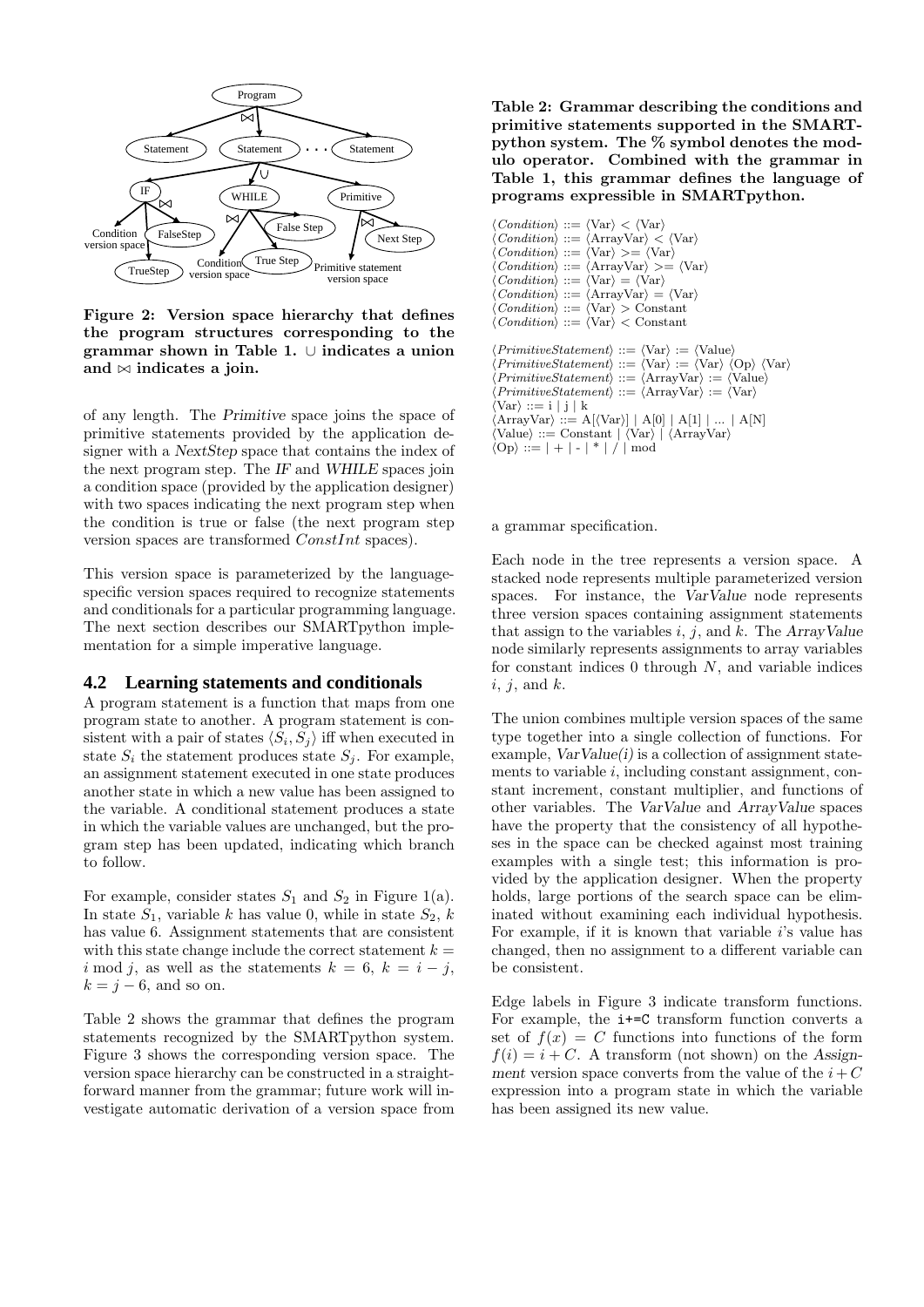

Figure 3: Version space for learning primitive statements (top) and Boolean expressions (bottom) in SMARTpython. Nontrivial transforms are shown as edge labels. Rectangular leaf nodes indicate enumerated version spaces, while oval leaf nodes indicate boundary-represented spaces.

Conditional statements cause control flow to branch to one part of the program or another depending on the truth value of a Boolean expression. By examining which step the program branches to after the conditional, we distinguish states in which the condition is true from those in which it is false. Equivalently, these states are positive and negative examples of the target condition. In Figure 1, states  $S_1$  and  $S_5$  are positive examples of the condition  $j > 0$  in program step 1, while state  $S_9$  is a negative example. The version space that represents conditionals of the form  $j > C$  is represented using boundary sets. After the first positive example, in which j has the value 12,  $VS_{i>C}$  contains hypotheses of the form  $j > C$  for  $C > 12$ . Since these hypotheses are totally ordered, we represent this version space using the boundaries 13 and  $\infty$ . Figure 3 shows the complete set of Boolean expressions supported as conditionals in SMARTpython.

#### **4.3 Evaluation**

We evaluate our approach on sixteen programs from the following sources:

- An introductory Fluency in Information Technology class designed for non-CS-majors; quiz and exam programs were translated from Visual Basic to the subset of Python supported by our system
- Introductory programming textbooks [4, 7, 3]
- Algorithms of our own implementation, e.g. bubble sort

The average program length is six statements. For each program, we randomly generate a set of 20 training ex-

amples and 100 test examples. Each example consists of a random initial state contructed by assigning a random integer between -100 and 100 to each named variable and to each element of a length-5 array. For the training examples, we execute the target program on the example's initial state to generate a trace. We then train the learner incrementally on the 20 training traces, testing its accuracy after each new training example. If the version space has not converged to a single program, we choose a highest probability program to execute.<sup>3</sup> The accuracy is the fraction of the 100 examples for which the learned program generates the correct trace. We repeat this procedure 25 times and average the results.

Figure 4 shows the accuracy versus number of training examples for the six most complex programs. On average, our system requires 5.1 examples to reach 100% accuracy. The greatest-common-divisor program achieves 100% accuracy with 14 traces. Learning from so few traces is possible because of the large amount of information in each trace; each iteration through a loop generates another example of the statements in the loop body. Visual inspection of learned programs showed them to be semantically equivalent to the correct program; where differences were observed, they were of the form "if  $i \geq 0$  then B else A" instead of "if  $i < 0$  then A else B". Conditionals proved to be the hardest to learn because randomly-generated traces did not adequately illustrate the decision boundary. If a human were to provide traces, such as in a programming by demonstration context, traces could be selected so as to provide maximal benefit to the learner, reducing the number of traces required for learning. While preliminary, these results indicate the feasibility of our approach and show that nontrivial programs can be learned from a small number of traces.

# **5. LEARNING WITHOUT A PROGRAM STEP IDENTIFIER**

The previous section showed how to learn programs from traces given knowledge of the program step being executed at each point in the trace. However, in programming by demonstration (PBD) applications, where the system generalizes a program from actions performed directly on the user interface, it is not feasible to require the user to specify a program step for each action.

The SMARTedit system [10], for example, automated repetitive text-editing tasks by learning the actions a user performed in a text editor. The system assumed that the user was performing a task whose program structure consisted of a single loop with a fixed-length body. Instead of requiring explicit program step labelling, SMARTedit required users to manually *segment* the program trace by pressing a button at the beginning

 $\overline{3W}$  use uniform probability distributions in all leaf spaces except the  $Var(i)$  op Const family, which are biased towards more specific hypotheses.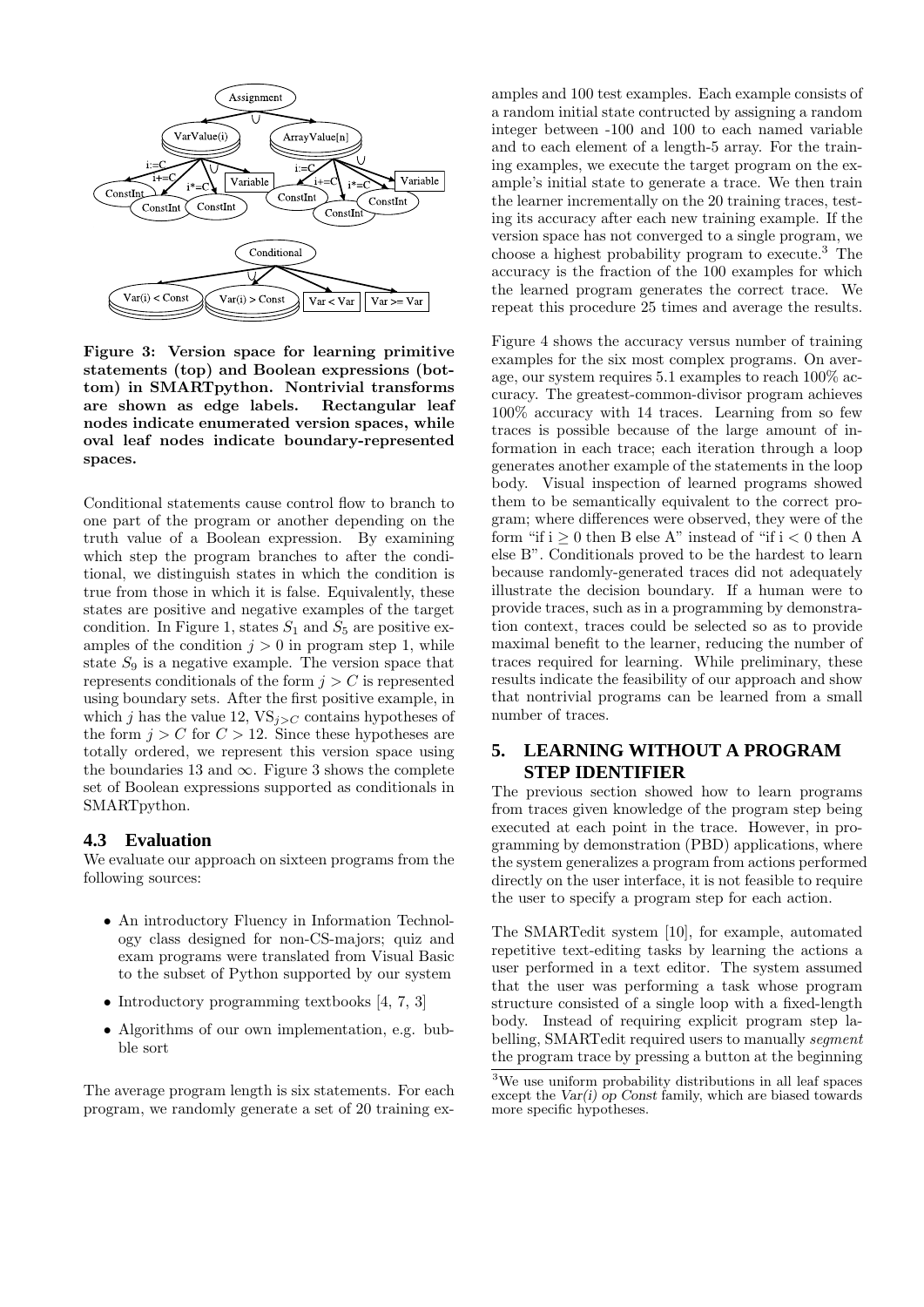

Figure 4: Accuracy versus number of training examples for a representative selection of programs.



Figure 5: Version space for learning loops of unknown length

and end of every iteration of the task. For fixed-length loops, this segmentation enabled SMARTedit to infer the program step corresponding to each action in the demonstration. However, we believe that even manual segmentation imposes too much of a burden on the user.

We can extend our learning method to perform automatic segmentation by generalizing the version space. Specifically, we define an UnsegmentedProgram version space (Figure 5) as a union of one-step, two-step,  $\dots$  Nstep programs. These programs are composed of sequences of text-editing actions, which are the primitive program statements defined in the original SMARTedit system, and include moving the cursor to a new position, and inserting/deleting text. Actions are functions that map from one text-editing state to another; text-editing states include the contents of the file being edited, the location of the insertion cursor, and the contents of the clipboard; see prior work [10] for a complete description. The Action verion space in Figure 5 is the primitive statement version space of Figure 2.

We assume that the program structure consists of a single loop with a fixed number of statements in its body. Since the user will not provide segmentation information, the learner must infer the correct iteration boundaries from the trace. The version space is lazily constructed on receipt of the first training example,

Table 3: Exerimental results showing number of actions required to learn without program step identifier. The Iter column shows the same result measured in iterations; the Orig column shows the number of iterations required by the original SMARTedit system.

| Scenario      | Total | Train | <b>Iters</b> | Orig |
|---------------|-------|-------|--------------|------|
| columns       | 98    |       |              |      |
| addressbook   | 84    | 27    | 1.93         | 2    |
| grades        | 14    | 2     |              |      |
| commentstyle  | 25    | 5     |              |      |
| HTML-to-LHFX  | 56    |       | 0.875        | 3    |
| bindings      | 77    | 39    | 5.57         | 6    |
| game-score    | 98    | 34    | 2.43         | 3    |
| country-codes | 32    | 8     |              |      |
| pickle-array  | 468   | 73    | 18.25        | 19   |
| xml-attribute | 192   |       |              |      |

which bounds the maximum length of a single iteration.<sup>4</sup> For instance, suppose the user performs three text-editing actions: moving the cursor to a new position, inserting text, and moving the cursor again. The version space contains program hypotheses with one, two, or three actions per iteration. The Program-1 version space shown in the figure is trained with each of the three actions in the trace as if they were all examples of the same program step; this version space collapses immediately because no hypothesized step is consistent with both moving the cursor and inserting text. The Program-2 version space represents a program in which the two movement steps are each examples of the first step in the program. The Program version spaces are weighted probabilistically such that programs of length i are twice as likely as programs of length  $i + 1$ .

We evaluated this approach on a number of text-editing scenarios, listed in Table 3. The first five were used to test the original SMARTedit system. The remainder are: bindings, source code refactoring; game-score, used to evaluate the TELS PBD system [14]; countrycodes, used to evaluate the WIEN wrapper induction system [9]; pickle-array, converting a list of numbers into a serialized form; and xml-attribute, converting elements in an XML file to a different schema.

Each scenario is comprised of an initial state, and a sequence of actions required to complete the task starting from the initial state. We measure the system's performance by training the learner on a prefix of the target sequence, and testing its performance on the remainder. The results of this experiment are shown in Table 3. The Train column shows the minimum num-

<sup>4</sup>We assume that the user performs at least one complete iteration of the target program.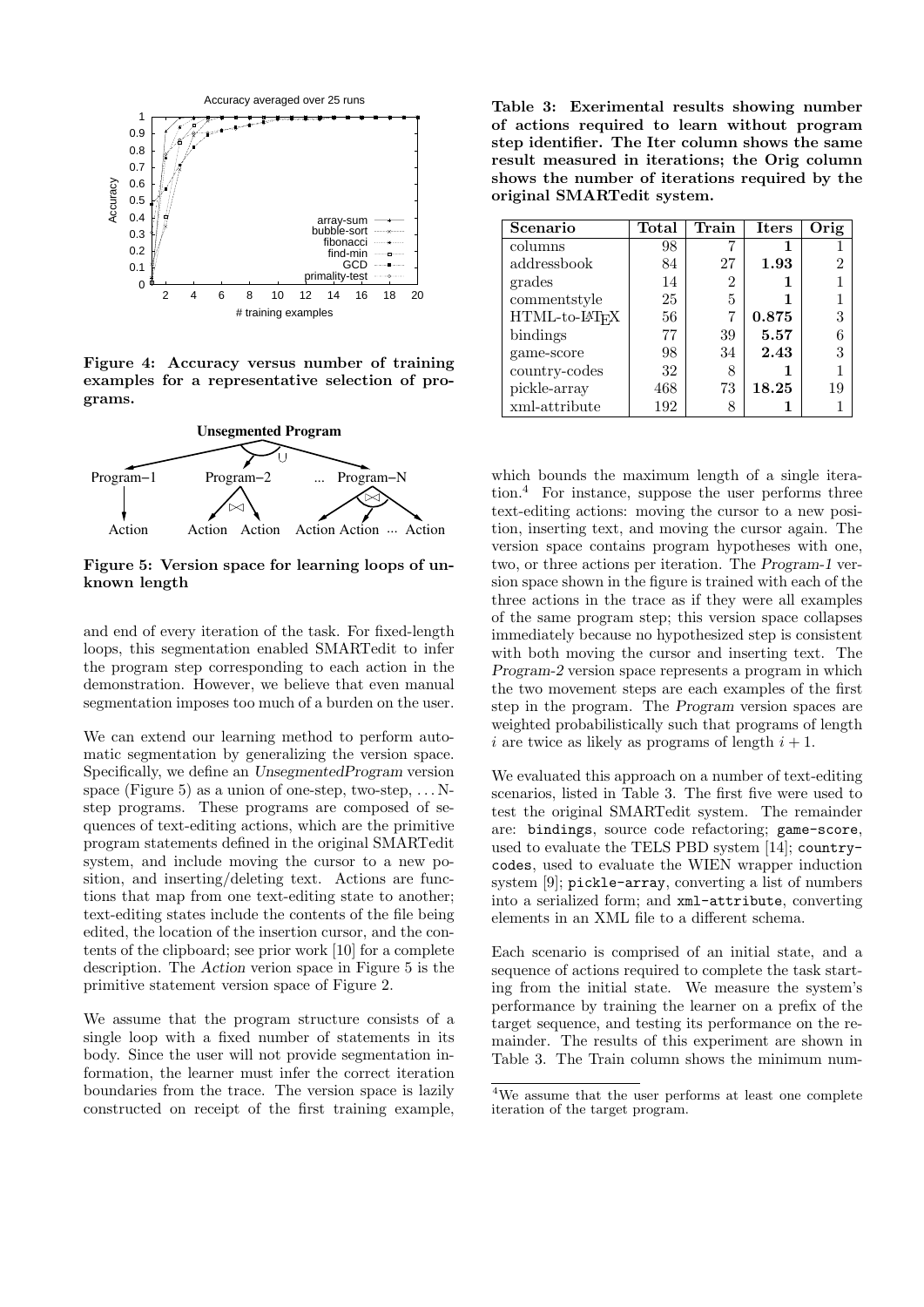ber of actions (out of the Total number of actions in the scenario) required to learn a program model that performs correctly on the remainder of the scenario.

The results show that the system is able to accurately identify the correct loop length, and infer the program step identifier, without requiring the user to manually segment each trace. For comparison, the table also shows the number of iterations required by both our system and the original SMARTedit system. Although our system is given strictly less information, in half the cases it outperforms the original system, requiring fewer iterations to learn a correct program. This result is due in part to the fact that the original experiment measured only complete iterations, whereas our experiment employs a finer-grained metric, measuring individual actions within each iteration. If a step early in each iteration requires more training examples than a later step, then the system will learn the correct program after being trained on only the first portion of an iteration, effectively reducing the number of iterations required to learn the program.

However, other factors allow our system to perform significantly better than the original. For example, the HTML-to-LATEX scenario (e.g., turning <HTML> into \$<\$HTML\$>\$) shows a remarkable improvement: what used to require 3 iterations is learnable by our system with 0.875 iterations. The original SMARTedit was trained with 8 text-editing actions per iteration, four each to locate and escape the left and right angle brackets. Multiple iterations were needed in order to disambiguate the action that located the next angle bracket. By contrast our system, which makes no assumptions about the length of the iteration, found that a four-step program was able to accomplish the task, by generalizing a procedure to escape any angle bracket. With a 4-step iteration, seven training actions gave the system the two examples it required to correctly disambiguate the procedure, resulting in a large improvement over the original system.

# **6. RELATED WORK**

Our work is closely related to automatic programming [18, 2, 6, 1, 12, 17]. Unlike language-specific systems, version space algebra provides a general method for learning programs in a wide variety of languages; its bias is defined by an input grammar. Our approach also takes advantage of version space decomposition and boundary set representability to efficiently conduct an exhaustive search of the space of programs.

The role of version space algebra in learning procedural programs is similar to the use of declarative biases in inductive logic programming [15]. In contrast to the heuristic search typically used in ILP systems, version space algebra allows efficient exhaustive search; future work will investigate its application to learning logic

#### programs.

Compared to previous work using version space algebra for programming by demonstration [10], our work improves expressiveness by learning programs with loops, conditionals, and state variables, and shows that programs can be learned without knowledge of the program step identifier. In addition, we have formalized conditions as boundary-set representable version spaces and added a probabilistic framework. Our work on conditions is very similar to work on detecting invariants [5], which could be used as a module in our learner.

# **7. CONCLUSION**

In this paper, we:

- Formalize the problem of learning programs from traces using version space algebra;
- Propose a domain-independent method for learning complete programs from traces, given a specification of statements and conditions in the target language;
- Apply this method to learning programs from traces in a high-level language with arrays, conditionals, and loops;
- Use it to learn text-editing programs by demonstration without explicit program step identifiers; and
- Experimentally validate our approach, showing it learns correct programs from a small number of examples.

Relaxing the assumptions we have made in this work is our primary goal for future work. Handling noisy or incomplete data is an important first step. One idea is to integrate heuristic search with the version space algebra. Although this paper has presented the version space algebra as combining independent version spaces, we expect that different learners, such as decision trees or neural networks, can be substituted for individual version spaces in the version space hierachy where appropriate.

Particularly important for the programming by demonstration application is learning from fewer traces. We plan to apply active learning to learn more accurately from fewer traces. We also plan to extend our model to handle more expressive control flow constructs (e.g. subroutines and recursion) and program statements (e.g. conjunctive conditions). Finally, we will conduct a formal analysis of our approach and investigate tradeoffs between expressiveness and learnability as we scale to larger and more complex programs.